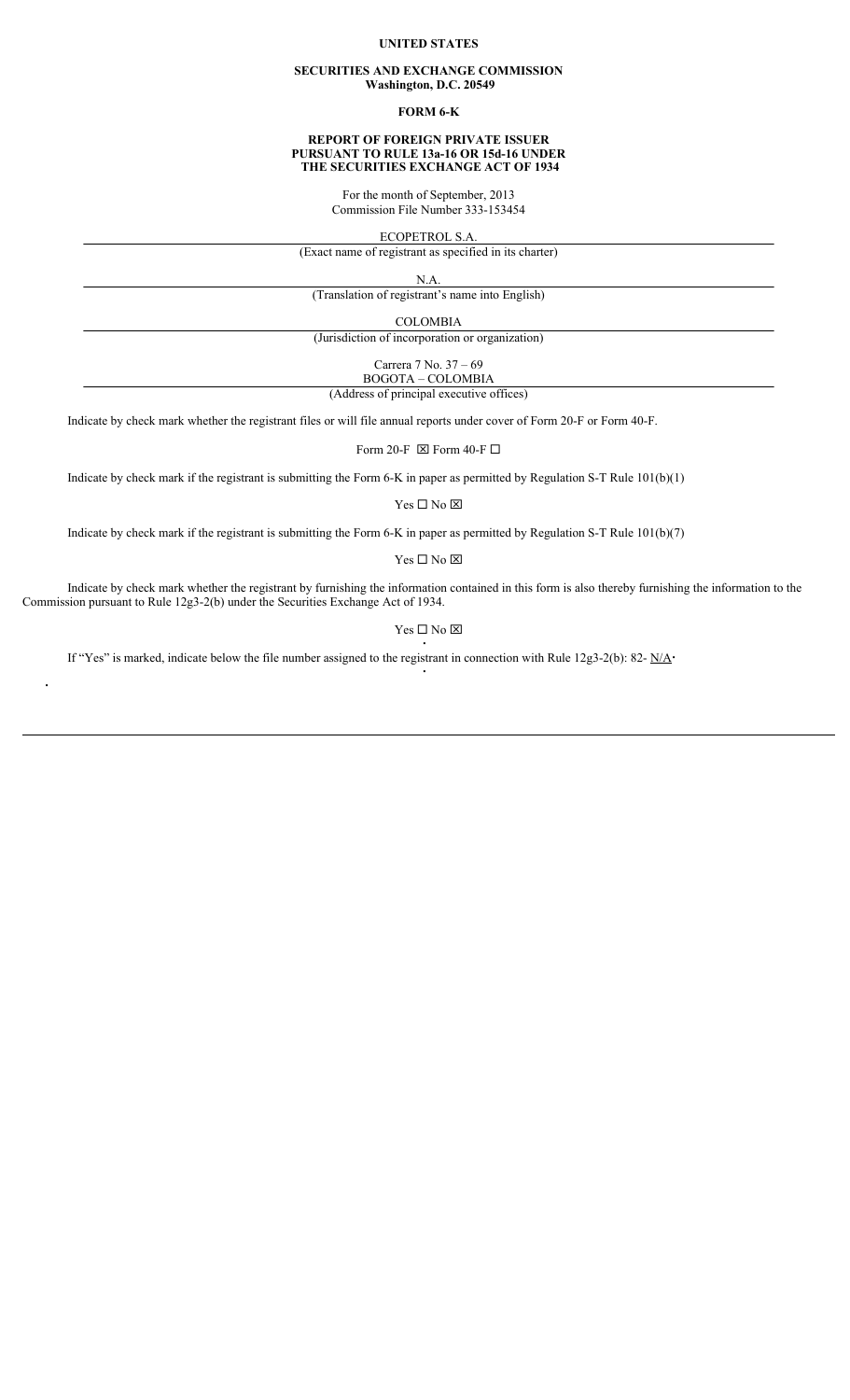# **SIGNATURES**

Pursuant to the requirements of the Securities Exchange Act of 1934, the registrant has duly caused this report to be signed on its behalf by the undersigned, thereunto duly authorized.

Ecopetrol S.A.

| By:    | /s/Alejandro Porras            |
|--------|--------------------------------|
| Name:  | Alejandro Porras               |
| Title: | Acting Chief Financial Officer |

Date: August 30, 2013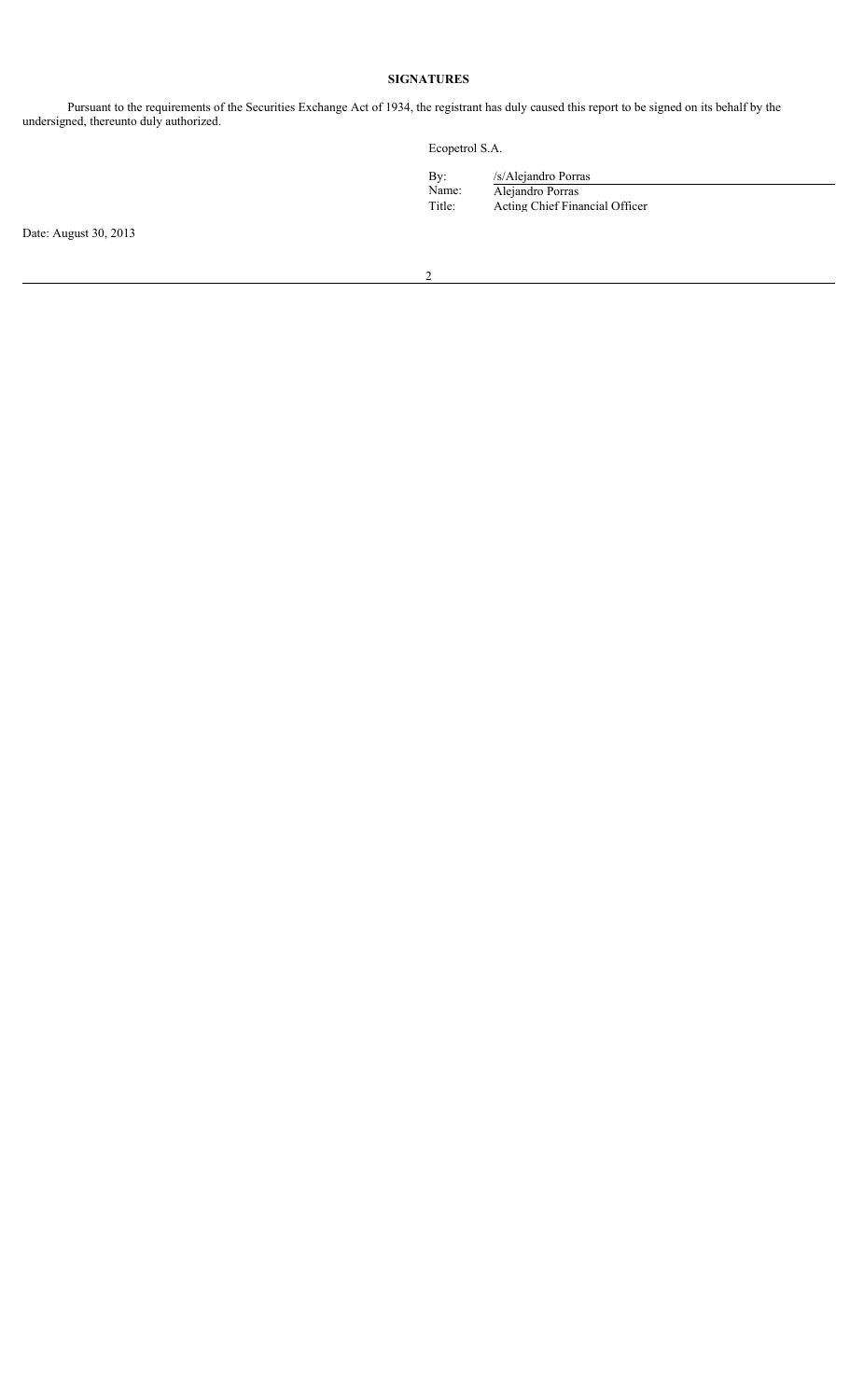## **RECENT DEVELOPMENTS**

*The following discussion of Ecopetrol S.A*.'*s (which we refer to as "Ecopetrol," the "Company" or "we") recent results should be read in conjunction with our annual report on Form 20-F for the fiscal year ended December 31, 2012, as filed with the U.S. Securities and Exchange Commission (which we refer to as the "SEC") on April 29, 2013 (which we refer to as the "Form 20-F") and, in particular, "Item 4—Information on the Company" and "Item 5—Operating and Financial Review and Prospects" in the Form 20-F, and with our unaudited unconsolidated interim financial statements as of June 30, 2013 and December 31, 2012 and for the six-month periods ended June 30, 2013 and 2012, as filed with the SEC on Form 6-K on August 30, 2013 (which we refer to as the "unaudited unconsolidated interim financial statements"). We hereby designate this report on Form 6-K as being incorporated by reference into our registration statement on Form F-3, as filed with the SEC on July 26, 2013 (File No. 333-190198).*

*Our unaudited unconsolidated interim financial statements have been prepared in accordance with Colombian Government Entity GAAP, which differs in certain material respects from U.S. GAAP. See Note 35 to our consolidated financial statements included in our Form 20-F for a description of the principal differences between Colombian Government Entity GAAP and U.S. GAAP as applied to our annual audited consolidated financial statements.* 

#### **Overview**

Ecopetrol's financial results for the first half of 2013 reflect higher production of heavy crude oil, lower international prices of hydrocarbons and an expected increase in costs. Ecopetrol's net income for the six-month period ended June 30, 2013 was COP6.7 trillion. Average production (Ecopetrol, including interests in affiliates and subsidiaries) was 785.1 mboed, which means an increase of 4.3% compared to the first half of 2012.

In recent years, the international price of crude oil has been fluctuating within a wide lateral range. In line with this behavior, the 2013 year-to-date price has not been the exception. At the beginning of the year, the Brent crude price range was USD100 - USD125 per barrel. In February 2013, it reached USD118 per barrel before a significant decline during the month of April, attributable primarily to a particularly high maintenance season for global refineries (usually performed in the spring). This price decrease in April may have been the floor, from which a seasonal recovery of demand during the summer months in the northern hemisphere has pushed prices towards the middle part of the range drawn for 2013 (USD100 - USD125 per barrel).

Even though the global economy continues to be in a period of low growth, there have been signs of recovery which may be driving toward economic expansion. In the United States, indicators of the labor market and housing sector have shown improvements, and there is already speculation about the proximity of the cuts in the monetary stimulus given so far by the Federal Reserve. Additionally, interest rates have begun to move up from their lows. On the other hand, without inflationary pressure, China, the world's second largest oil consumer, has the flexibility to encourage the balanced growth it has been seeking, amid mixed signals of industrial activity indicators, which undoubtedly have had an impact on price volatility.

In the midst of an external environment characterized by weak global demand and a drop in the prices of commodities, among others, the Colombian economy had a moderate slowdown, registering an economic growth rate of 2.8% in the first quarter of 2013 compared to 3.1% during the first quarter of 2012. Despite that, new economic activity information and projections suggest that second quarter growth will surpass the 2.8% growth rate observed in the first quarter of 2013. In terms of prices, inflation in the first half remained low at 2.16% and expectations remain that the Nation will be able to meet its long-term goal of 3.0% given by the Colombian Central Bank.

## **Results of operations for the six-month period ended June 30, 2013 compared to the six-month period ended June 30, 2012.**

The following table sets forth components of our unconsolidated income statement for the six-month periods ended June 30, 2013 and 2012.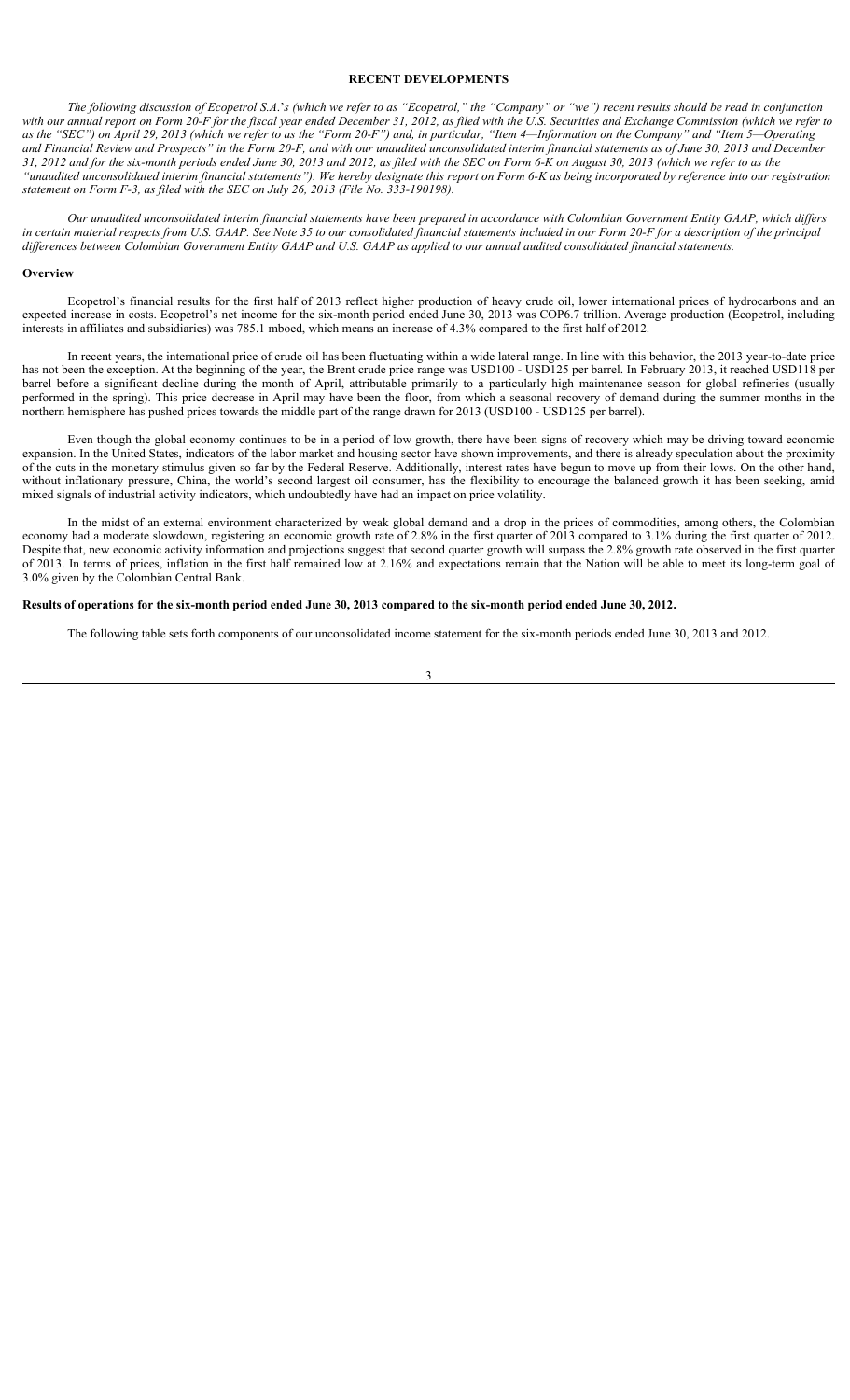|                                 |                                                       | For the six-month period<br>ended June 30, |             |
|---------------------------------|-------------------------------------------------------|--------------------------------------------|-------------|
|                                 | 2013                                                  | 2012                                       | $%$ change  |
|                                 | (unconsolidated,<br>unaudited)<br>(Pesos in millions) |                                            |             |
| <b>Revenues</b>                 |                                                       |                                            |             |
| <b>Total Revenue</b>            | 30,094,516                                            | 30,241,434                                 | $(0.5)\%$   |
|                                 |                                                       |                                            |             |
| Cost of Sales                   | 18,159,318                                            | 16,274,648                                 | 11.6%       |
| <b>Gross Profit</b>             | 11,935,198                                            | 13,966,786                                 | $(14.5)\%$  |
|                                 |                                                       |                                            |             |
| <b>Operating Expenses</b>       | 1,882,817                                             | 1,886,632                                  | (0.2)%      |
| <b>Operating Income</b>         | 10,052,381                                            | 12,080,154                                 | $(16.8)\%$  |
|                                 |                                                       |                                            |             |
| Non-operating income (expenses) | 375,777                                               | (134,710)                                  | $(379.0)\%$ |
| Income before income tax        | 10,428,158                                            | 11,945,444                                 | $(12.7)\%$  |
|                                 |                                                       |                                            |             |
| Income tax:                     | 3,678,669                                             | 3,926,913                                  | $(6.3)\%$   |
|                                 |                                                       |                                            |             |
| <b>Net Income</b>               | 6,749,489                                             | 8,018,531                                  | $(15.8)\%$  |

## *Total Revenues*

In the six-month period ended June 30, 2013, total revenues decreased by 0.5% as compared to the same period in 2012, mainly due to lower average crude prices, which decreased by USD7.60 per barrel, despite an increase of 32.8 kbepd (thousand of barrels of oil equivalent per day) in total volume sold. See "Item 5. Operating and Financial Review and Prospects" in our Form 20-F.

The following table sets forth our foreign and local sales of crude oil, natural gas and refined products for the six-month periods ended June 30, 2013 and 2012.

|                                                                      | For the six-month<br>period ended June 30, |       | 2013/2012<br>% Change |
|----------------------------------------------------------------------|--------------------------------------------|-------|-----------------------|
|                                                                      | 2013                                       | 2012  |                       |
| Crude oil:                                                           |                                            |       |                       |
| Local sales (kbepd)                                                  | 29.6                                       | 9.3   | 218.3%                |
| Foreign sales (kbepd)                                                | 529.7                                      | 519.0 | $2.1\%$               |
| Average price per local barrel (USD/bl)                              | 57.3                                       | 69.7  | $(17.8)\%$            |
| Average price per export barrel (USD/bl)                             | 99.7                                       | 105.7 | $(5.7)\%$             |
| <b>Natural gas:</b>                                                  |                                            |       |                       |
| Local sales (kbepd)                                                  | 62.0                                       | 60.5  | $2.5\%$               |
| Foreign sales (kbped))                                               | 26.5                                       | 32.0  | $(17.2)\%$            |
| Average local price (USD/bl)                                         | 24.3                                       | 22.8  | $6.6\%$               |
| Average export price (USD/bl)                                        | 33.4                                       | 33.8  | $(1.2)\%$             |
| Refined products (including petrochemicals and industrial products): |                                            |       |                       |
| Product local sales (kbepd)                                          | 211.2                                      | 210.0 | $0.6\%$               |
| Foreign sales (kbepd)                                                | 60.4                                       | 55.8  | $8.2\%$               |
| Average local price per barrel (USD/bl)                              | 109.8                                      | 112.0 | $(2.0)\%$             |
| Average export price per barrel (USD/bl)                             | 90.6                                       | 100.2 | $(9.6)\%$             |

4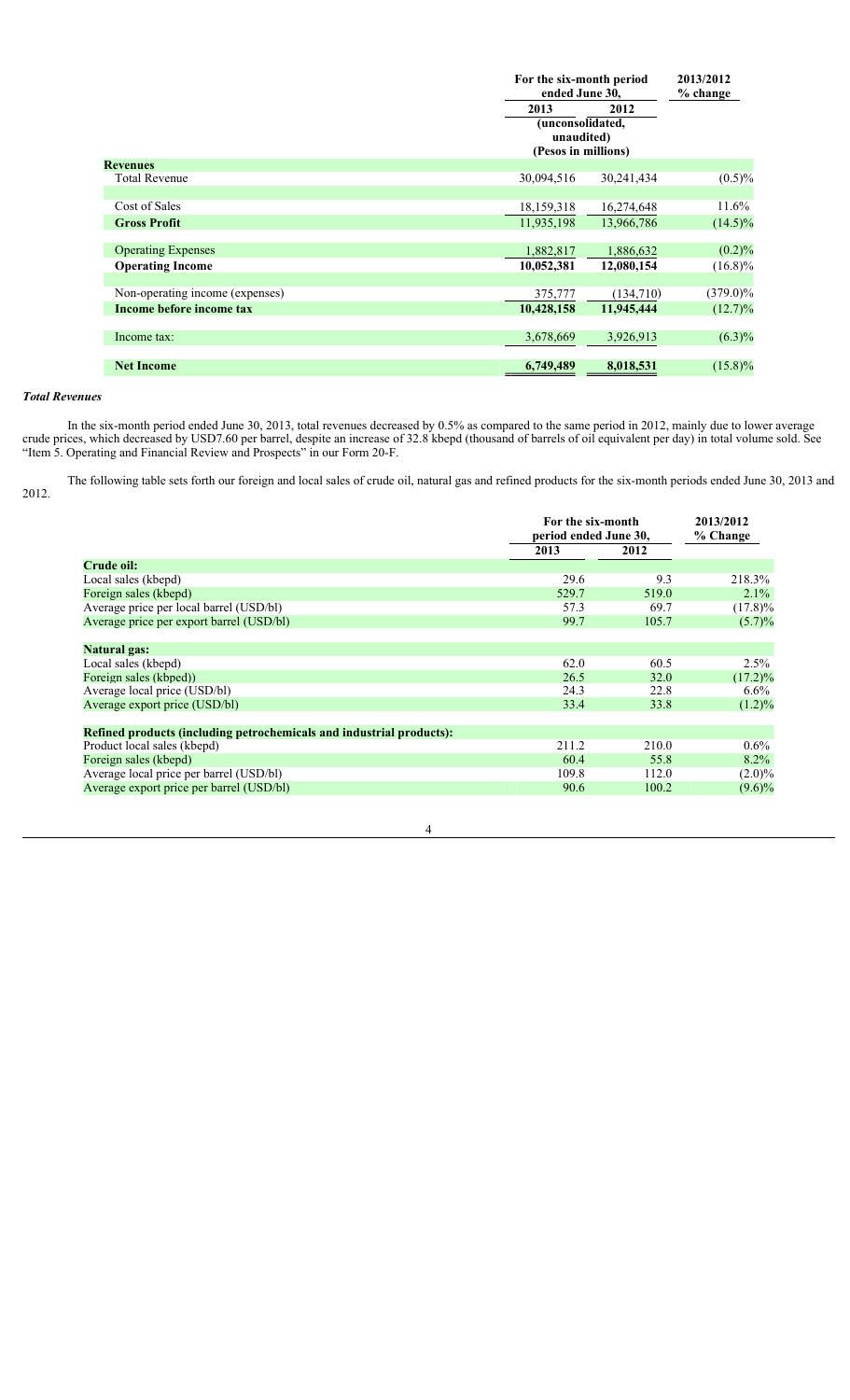# *Production segment sales*

#### *Crude oil*

*Local sales.* Local sales of crude oil increased by 218% in the six-month period ended June 30, 2013 as compared to the same period in 2012 as a result of higher volumes sold in the local market triggered by lower foreign sales due to pipeline transport restrictions which resulted in diminished capacity available.

*Foreign sales.* In the six-month period ended June 30, 2013 as compared to the same period in 2012, our volume foreign sales of crude oil, including Free Trade Zone sales, increased by 2.1% due to both an increase in production and inventory turnover.

## *Natural gas*

*Local sales.* Local sales of natural gas increased by 2.5% in the six-month period ended June 30, 2013 as compared to the same period in 2012, primarily due to an increase in the customer base, particularly within the thermal and industrial sectors, despite a decrease in volumes available from royalties, which resulted from a decrease in the natural gas we purchase from the *Agencia Nacional de Hidrocarburos* (ANH) and sell to third parties as per Decree 2100 of 2011. As a consequence of such Decree, as of July 2012, we signed a mandate agreement with the ANH to sell natural gas paid as royalties on its behalf but without taking possession of them.

*Foreign sales.* In the six-month period ended June 30, 2013 as compared to the same period in 2012, foreign sales of natural gas, including Free Trade Zone sales, decreased by 17.2%, primarily due to lower availability of natural gas for foreign sales from the Guajira field, which, in turn, was due to higher local gas demand and consumption from local thermal power generators.

#### *Cost and Expenses*

The following table sets forth the components of our cost of sales, operating expenses and operating income for the six-month periods ended June 30, 2013 and 2012.

|                            |                             | For the six-month<br>period ended June 30, |            |
|----------------------------|-----------------------------|--------------------------------------------|------------|
|                            | 2013                        | 2012                                       |            |
|                            | (unconsolidated, unaudited) |                                            |            |
|                            | (Pesos in millions)         |                                            |            |
| Variable cost of sales     | 14,070,012                  | 12,861,106                                 | $9.4\%$    |
| Fixed cost of sales        | 4,089,306                   | 3,413,542                                  | 19.8%      |
|                            |                             |                                            |            |
| <b>Total Cost of sales</b> | 18, 159, 318                | 16,274,648                                 | $11.6\%$   |
|                            |                             |                                            |            |
| <b>Operating expenses</b>  | 1,882,817                   | 1,886,632                                  | $(0.2)\%$  |
|                            |                             |                                            |            |
| <b>Operating income</b>    | 10,052,381                  | 12,080,154                                 | $(16.8)\%$ |

### *Cost of sales*

Our total cost of sales is comprised by fixed cost of sales and variable cost of sales.

$$
5 \\
$$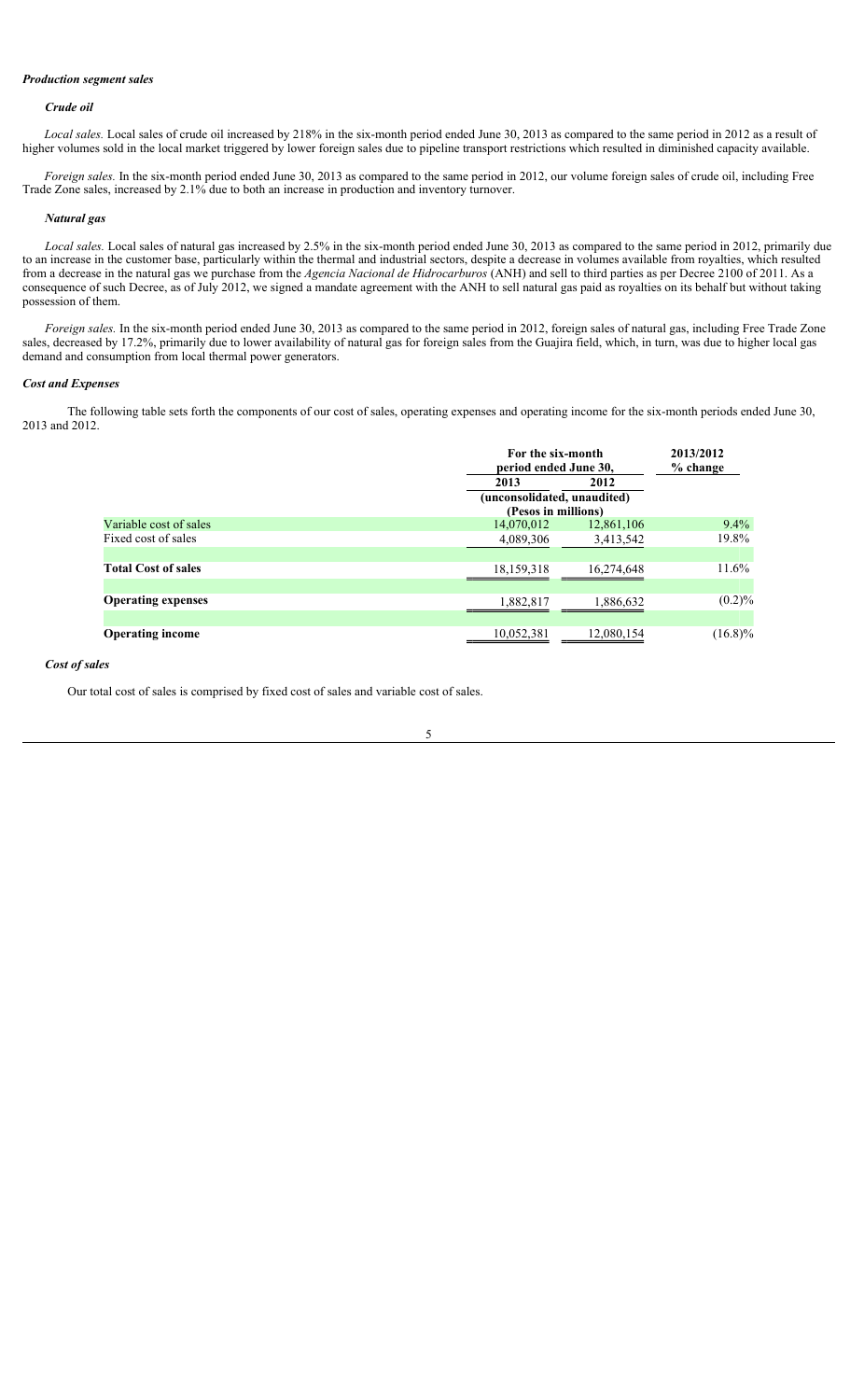Our fixed cost of sales includes, among others, contracted services, labor costs, maintenance, taxes and depreciation. Our fixed cost of sales increased by 19.8% in the six-month period ended June 30, 2013 as compared to the same period in 2012, mainly due to an increase in the cost of our contracted services in association, in line with the increase in our production.

Our variable cost of sales includes, among others, purchases of hydrocarbons from the ANH, purchases of crude oil from business partners, imported products, Hydrocarbon Transportation Services and inventories. Our variable cost of sales increased by 9.4% in the six-month period ended June 30, 2013 as compared to the same period in 2012, and it represented 77% of our total cost of sales in the six-month period June 30, 2013 compared to 79% of our total cost of sales in the same period in 2012.

Our total cost of sales increased by 11.6% in the six-month period ended June 30, 2013 as compared to the same period in 2012, as a result of the following factors:

- The increase in our variable cost of sales was mainly due to:
	- o An increase of COP969,553 million in hydrocarbon transportation services primarily due to:
		- (i) the new profit center model with higher tariffs set forth by the Ministry of Mines and Energy applicable to the Ocensa and ODC pipelines since February 1, 2013 (prior to that time Oleoducto Central S.A. (Ocensa) and Oleoducto de Colombia (ODC), the respective owners of these pipelines, had a cost center model by which the transport rate charged only covered operating and maintenance costs);
		- (ii) the transfer of our transport assets to and the commencement of operations of Cenit Transporte y Logística de Hidrocaburos S.A.S. ("Cenit") on April 1, 2013, which consequently led to higher transportation costs since Cenit began charging us for transportation services; and
		- (iii) greater use of tanker trucks to transport diluent and crude oil.

With respect to (i) and (ii) above, although, as a result of this new profit center model, we began paying transport tariffs on our main oil pipelines, these higher transport costs are expected to be offset in the future both by the higher earnings to be generated by our subsidiary Cenit and the revenues we will receive from the operation and maintenance contract we signed with Cenit.

- o An increase of COP855,098 million in our use of inventories of crude oil and products due to higher volumes sold.
- o An increase of COP181,299 million in amortization and depletion of fields driven by higher production and capitalizations especially in the Rubiales, Quifa and Chichimene fields.

The increase in our fixed cost of sales is mainly due to:

- o An increase of COP202,721 million in our contracted services in association contracts as a result of increased subsoil activity, water disposal and an increase in BSW (basic sediments and water) principally at the Rubiales and Quifa fields. Contracted services in association are pro rata expenses for our joint ventures.
- o An increase of COP113,072 million due to the ongoing maintenance program for the reliability of transport infrastructure, which will run through 2016, and adequate pumping systems for the Chichimene and Castilla fields. For the first half of year 2013, fixed maintenance costs for the repair and recovery of production after attacks on transportation infrastructure amounted to nearly COP46,000 million.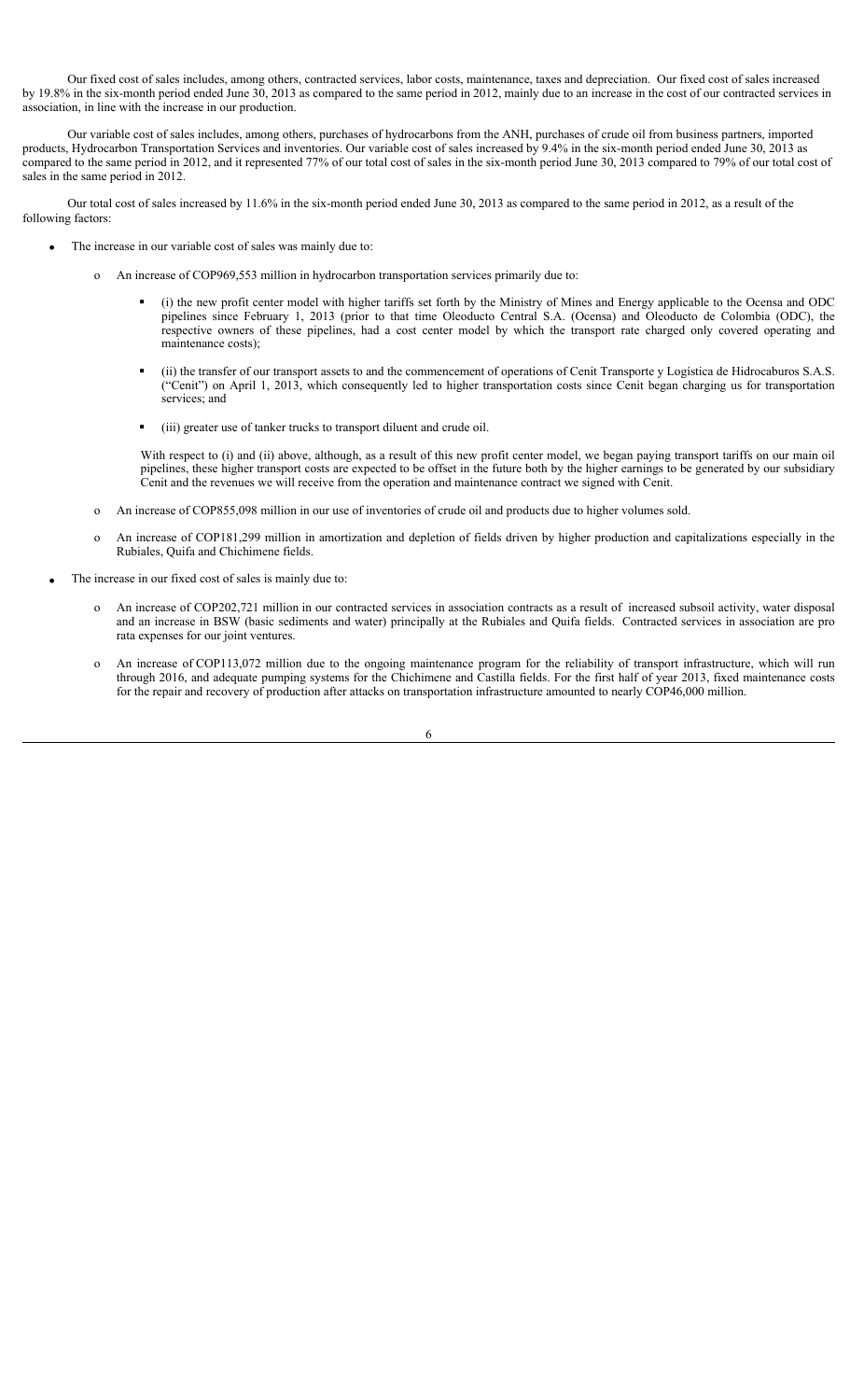- o An increase of COP87,994 million in our labor costs, which increased as a result of an 8% rise in headcount.
- o An increase of COP71,956 million in our contracted services, particularly in the areas of leasing, professional, technological and surveillance services.
- o An increase of COP132,413 million in our tax costs resulting from the recent tax reform by which gasoline and diesel, previously taxed, are now exempt from value added tax (VAT). As a result, the VAT paid in the production of those fuels is non-deductible starting in 2013 and accounted for as a higher cost.
- The increase in our total cost of sales was partially offset by:
	- o A decrease of 14% in our purchased volumes of crude oil and natural gas, primarily reflecting: (i) a decrease in natural gas royalties due to the implementation of the July 2012 mandate agreement with the ANH to sell royalties on its behalf without taking possession of them; and (ii) a decrease in crude oil volumes purchased in Colombia due to restrictions on our capacity in Ocensa's pipeline starting in March 2013.
	- o The effect of lower average purchase prices which were USD5.0/bl lower in the second half of 2013 as compared to the same period in 2012.

### *Operating expenses*

Our operating expenses decreased by 0.2% in the six-month period ended June 30, 2013 as compared to the same period in 2012, as a result of the net effect of:

- x A decrease of 1.6%, or COP25,738 million, in our selling expenses mainly due to: (i) a decrease in project expenditures of COP179,888 million; (ii) a decrease in net operational provisions of COP85,434 million; and (iii) a decrease in gas pipeline transport and freight charges of COP53,580 million as per the termination of third-party delivery gas contracts, which partially offset the increase of: (A) the expense on agreements with national military forces for reinforcement of security conditions; (B) taxes; and (C) customs operations.
- An increase of 7.2%, or COP21,923 million, in our administrative expenses mainly due to higher labor costs, resulting from the increase in the staff of supporting areas and a regular salary increase.

Additionally, a reclassification was made to include the financial transactions tax (amounting to COP114 billion) and the equity tax (amounting COP476 billion) as operating expenses given that such expenditures are considered permanent or recurring and closely related to operations in Colombia. Consequently, the Nation's General Accounting Office defined specific guidelines for the accounting of such taxes as operating expenses. This reclassification is retroactive to previous quarters.

7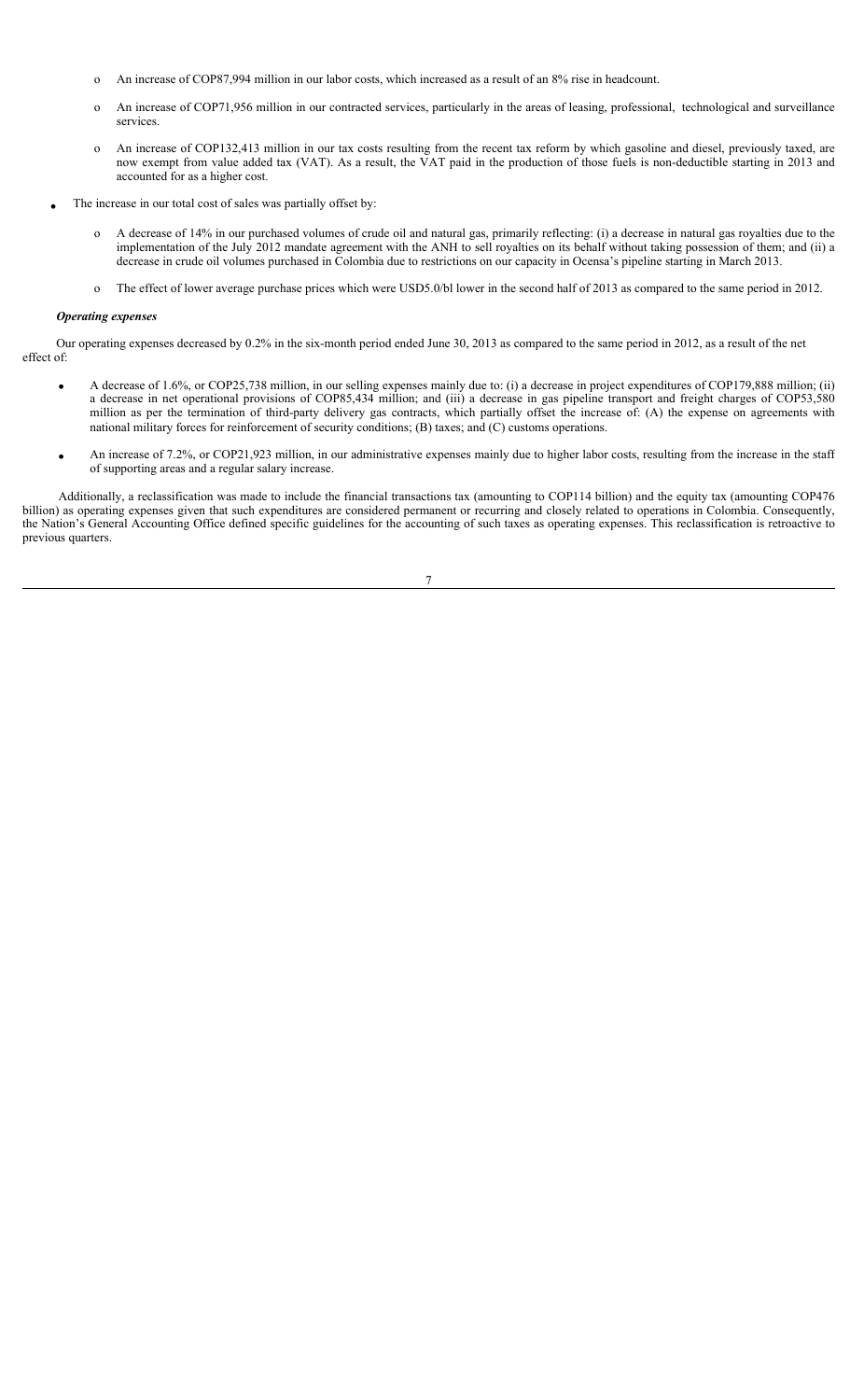## *Non-operating income (expenses)*

The following table sets forth our non-operating income (expenses) for the six-month periods ended June 30, 2013 and 2012.

|                                  |                             | At June 30, |  |
|----------------------------------|-----------------------------|-------------|--|
|                                  | 2013                        | 2012        |  |
|                                  | (Pesos in millions)         |             |  |
| Non-operating income (expenses): | (unconsolidated, unaudited) |             |  |
| Financial income (expense), net  | 67.238                      | (258, 597)  |  |
| Pension expenses                 | (314.908)                   | (305,796)   |  |
| Inflation gain                   |                             | 10,735      |  |
| Other income (expenses), net     | 190.259                     | 8.332       |  |
| Results of Subsidiaries, net     | 433,188                     | 410.616     |  |

*Financial income (expense), net*. Financial income (expense), net, includes foreign exchange gains and losses, valuation of investments, dividends received, interest paid, securities issuance expenses and profit from sale of investments. Financial income (expense), net, increased by COP325,835 million in the six-month period ended June 30, 2013, as compared to the same period in 2012, mainly due to a net exchange gain in 2013, due to the devaluation of the Colombian Peso in such period such that the accumulated exchange rate variation in the first half of 2013 stood at 9.1%. The increase was partially offset by: (i) an increase in our interest expense of COP12,171 million; and (ii) a decrease of COP41,312 million in the profit results of our portfolio investment valuation.

*Pension expenses*. Pension expenses increased by 3.0% in the six-month period ended June 30, 2013, as compared to the same period in 2012, mainly as a result of an increase in our health services expenses.

*Other income (expenses), net.* Other income (expenses), net, includes BOMT expenses, recovery of provisions, other revenues and other recoveries. Other expenses include legal and other provisions and taxes unrelated to income. Our net expenses increased to COP181,927 million the six-month period ended June 30, 2013, as compared to the same period in 2012, mainly due to the increase in profit from divesting the "El Difícil", "Guarimena" and "Entrerríos" fields related to the transfer of rights and the retirement of such assets as of June 2013.

## *Income before income tax*

Income before income taxes decreased by 12.7% in the six-month period ended June 30, 2013, as compared to the same period in 2012, as a result of the facts mentioned above.

### *Income tax*

Income tax decreased by 6.3% in the six-month period ended June 30, 2013, as compared to the same period in 2012, as a result of lower income before income tax. For the first half of year 2013, the effective rate was 35%.

#### *Net Income*

As a result of the foregoing, net income decreased by 15.8% in the six-month period ended June 30, 2013 compared to the same period in 2012.

## **Results of operations for the six-month period ended June 30, 2013 compared to the six-month period ended June 30, 2012 of Ecopetrol's main subsidiaries.**

*Refinería de Cartagena S.A.* In the six-month period ended June 30, 2013, Refinería de Cartagena S.A.'s ("Reficar") recorded a net loss of COP163.9 billion, as compared to a net loss of COP52.8 billion in the same period of 2012. This increase in net loss was primarily attributable to the losses from foreign exchange variations compared to the gains from foreign exchange variations in the same period of 2012.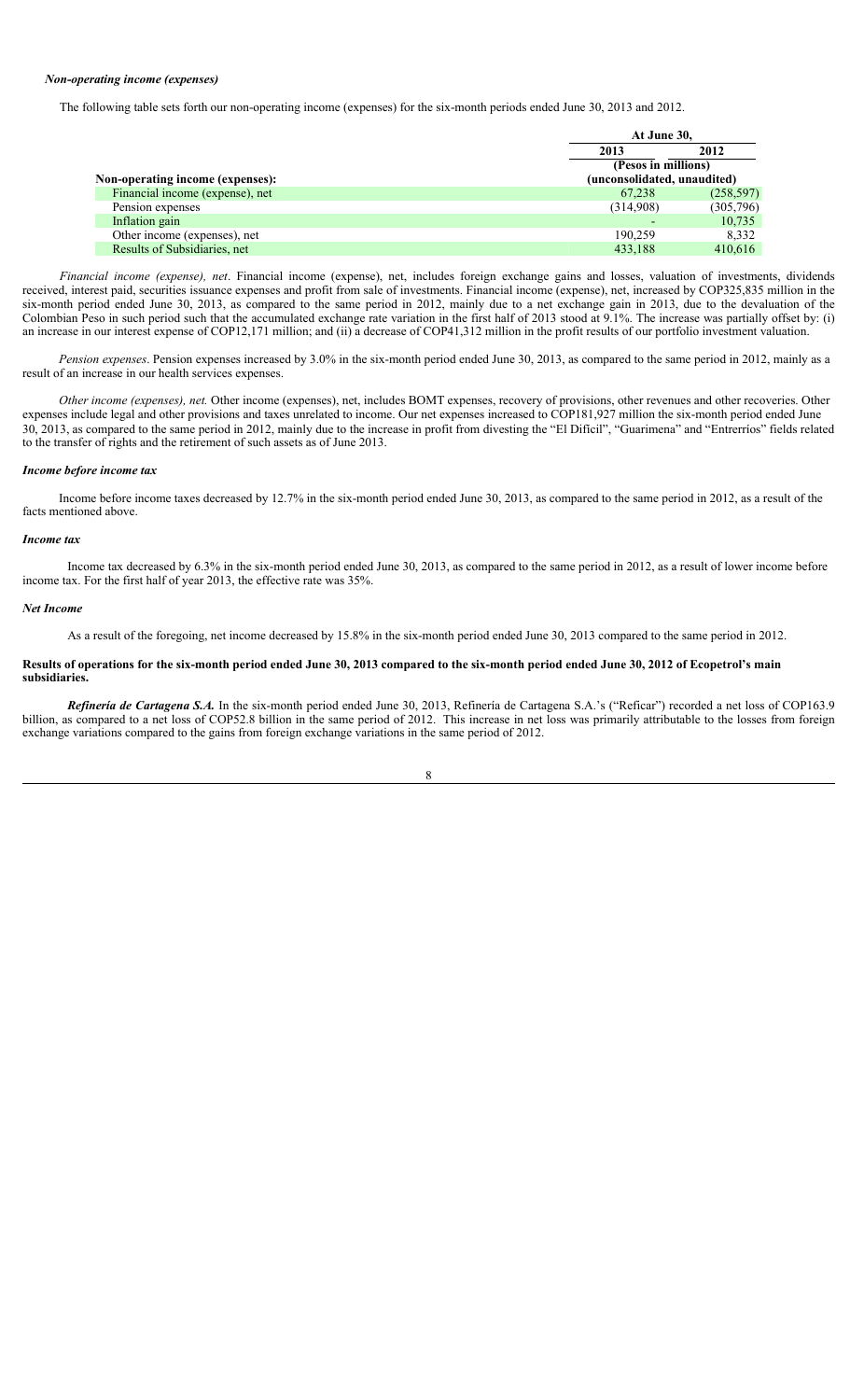Reficar's local sales of refined products in the six-month period ended June 30, 2013 increased by 8% as compared to the same period of 2012, primarily as a result of no unscheduled turnarounds during the first half of the year, whereas the same period of 2012 was characterized by production constraints due to the shutdown at the cracking unit that lasted longer than expected. Reficar's foreign sales of refined products remained constant in the six-month period ended June 30, 2013 as compared to the same period of 2012.

Reficar's cost of sales in the six-month period ended June 30, 2013 decreased by 1.9% as compared to the same period of 2012, primarily as a result of a decrease in the price of the crude diet.

With respect to Reficar's expansion and modernization project, it was 82.4% complete as of June 30, 2013. The progress of each of the work streams is detailed below:

| <b>Work Stream</b>                | <b>Percentage Complete</b> |
|-----------------------------------|----------------------------|
| Detail Engineering                | $100.0\%$                  |
| Procurement                       | 99.2%                      |
| <b>Module Construction</b>        | 100.0%                     |
| Construction (began October 2011) | 56.7%                      |

*Cenit Transporte y Logística de Hidrocaburos S.A.S.* In June 2012, we incorporated Cenit as a wholly-owned subsidiary specializing in logistics and transportation of hydrocarbons within Colombia. With the incorporation of Cenit, we aim to enhance the strategic and logistical framework of Colombia's oil industry in response to the increase in hydrocarbon production and higher sales of crudes and refined products, both within Colombia and on the international markets. Cenit is expected to operate with an open model in which all interested parties will have the opportunity to access its transportation infrastructure. In October 2012, we transferred our direct interests in Oleoducto Central S.A. (Ocensa), Oleoducto de Colombia (ODC), Oleoducto Bicentenario de Colombia S.A.S., Oleoducto de los Llanos Orientales S.A. (ODL) and Societal Colombiana de Servicios Mortuaries S.A. (Serviport) to Cenit. In April 2013 we completed the transfer of our hydrocarbon transport and logistics assets to Cenit for a total amount in 2013 of COP12.1 billion (fixed assets plus valuation). Cenit currently transports not only our production of crude oil and refined products but also third party production of crude oil and refined products.

In the six-month period ended June 30, 2013, Cenit recorded a net income of COP415.4 billion driven mainly by the positive results of its subsidiaries, particularly Ocensa S.A.

Cenit's total revenues in the six-month period ended June 30, 2013 totaled COP635.9 billion, of which 48% represented revenues from transporting our volumes of crude oil and refined products and 52% represented revenues from transporting third party volumes.

Cenit's cost of sales in the six-month period ended June 30, 2013 totaled COP455.7 billion. The main driver behind Cenit's cost of sales is the operation and maintenance contract it has with us.

## **Consolidated Results of Operations**

Under Colombian Government Entity GAAP, we have no obligation to prepare consolidated interim financial statements and are only required to consolidate our year-end financial statements. As a result, we present the following information for illustrative purposes.

As a result of acquisitions we have made since 2008 (including our acquisitions of controlling interests in Polipropileno del Caribe S.A., Offshore International Group Inc., Oleoducto Central S.A., Hocol Petroleum Limited, Reficar and Equion Energia Limited), our unconsolidated results of operations and our consolidated results of operations have begun to show differences. In particular, the reacquisition of the 51% interest in Reficar from Glencore International A.C. in May 2009 did result in a significant difference between our consolidated and unconsolidated financial statements. On an unconsolidated basis, we record sales of crude oil and gas to Reficar but we do not record sales of products from Reficar. Sales of crude oil to Reficar account for substantially all of our unconsolidated local crude oil sales. However, on a consolidated basis, sales of crude oil and gas to Reficar are eliminated through consolidation and thus are not recorded as revenues, while sales of products from Reficar to unrelated third parties are recorded as revenues.

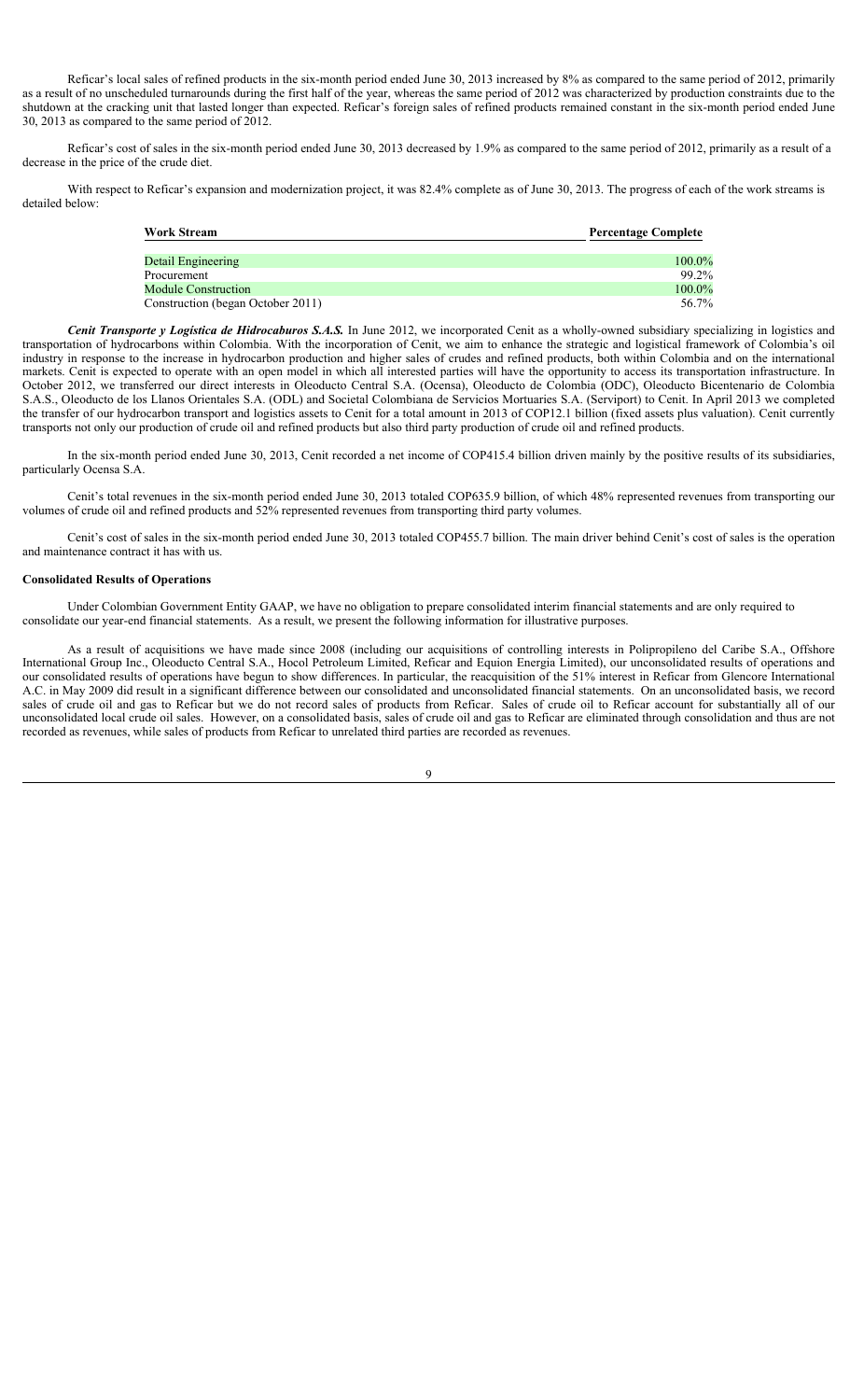# **Liquidity and Capital Resources**

## *Liquidity*

Our principal sources of liquidity in the six-month period ended June 30, 2013 were cash flows from operations amounting to COP30.7 trillion and cash and cash equivalents. Our principal uses of liquidity in the six-month period ended June 30, 2013 included taxes, capital expenditures and dividend payments.

For 2013, major cash needs include planned capital expenditures amounting to approximately USD9.5 billion of which approximately 18% corresponds to exploration activities and acquisition of reserves, 44% corresponds to production activities and the remainder to other activities.

In May 2013, we entered into a new COP1.84 trillion (approximately USD1.0 billion) loan with a syndicate of seven Colombian banks, due in May 2025, the proceeds of which were partially used to completely repay our then existing loan with a syndicate of 11 Colombian banks originally due in May 2016 (COP1.1 trillion which was outstanding as of March 31, 2013). The interest rate under the new facility equals the fixed term deposit rate (DTF) plus an additional 2.5% (the anticipated quarterly interest rate). Amortization is bi-annual under the loan. The new loan facility offers better terms than the previous loan facility because it: (i) reduced our interest rate from DTF plus an additional 4% to DTF plus an additional 2.5%; (ii) does not carry any guarantees while the previous facility was guaranteed by our direct stock in Hocol Petroleum Limited, Polipropileno del Caribe S.A. and Offshore International Group, which amounted to COP3.2 billion as of December 30, 2012; (iii) has a longer maturity to 2025 as opposed to the 2016 maturity of the previous facility; and (iv) grants us a threeyear grace period for principal amortizations.

## *Use of Funds*

## *Capital Expenditures*

We plan to meet our budgeted capital expenditures for the next two to three years mainly through existing cash on hand and cash from operating activities. We also expect to access local and international financial markets to fund part of our capital expenditures.

#### *Cash from operating activities*

Net cash provided by operating activities decreased by 52% in the six-month period ended June 30, 2013, as compared to the same period in 2012, mainly due to:

- x A decrease of COP1.2 trillion in our net income, mainly due to the 0.5% decrease in total sales and the 11.6% increase in cost of sales. As noted above, this increase in cost of sales is primarily the result of the increase in our hydrocarbon transportation services, higher inventory costs and higher costs of our contracted services in association contracts.
- x An increase of COP1.8 trillion in cash utilization in account receivables, mainly due to a higher advance of the equity tax of COP841,976 million and an increase in accounts receivables to related parties.
- An increase in payments to suppliers evidenced by a higher cash utilization in accounts payable in the six month period ended June 30, 2013 as compared to the same period in 2012.

10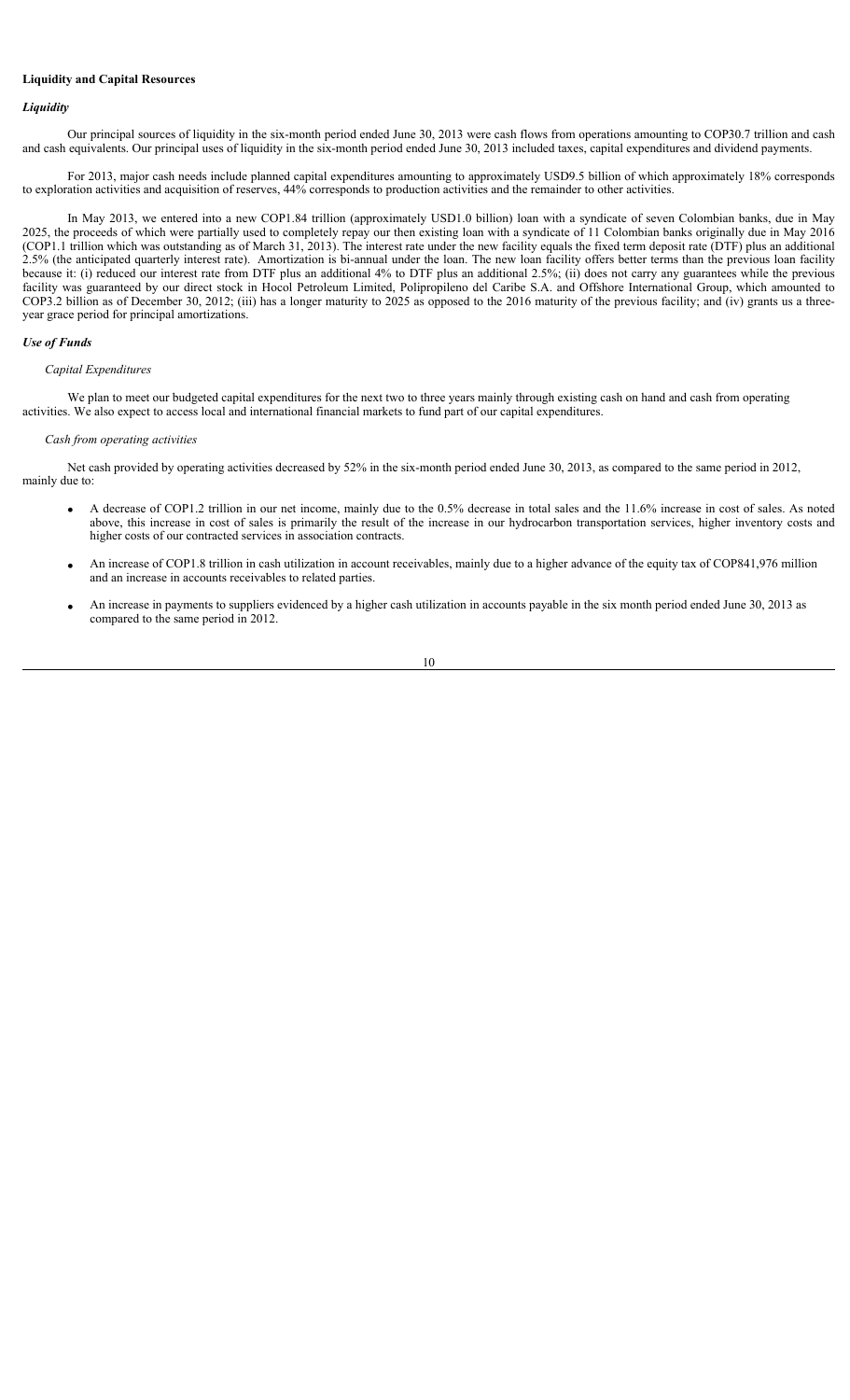## *Cash used in investing activities*

In the six month period ended June 30, 2013, net cash used in investing activities decreased to COP0.2 trillion as compared to COP4 trillion in the same period in 2012. This decrease is primarily the result of: (i) a decrease of COP2 trillion in our investments in securities; (ii) an increase of COP1 trillion in cash received due to the redemption of certain of our securities held for investment; (iii) a decrease of COP0.7 trillion in investments in our transportation business as per its transfer to Cenit in the first half of 2013, as previously mentioned above; and (iv) an increase of COP0.1 trillion in cash received due to the divestment of our interests in the "El Difícil", "Guarimena" and "Entrerríos" fields related to the transfer of rights and the retirement of such assets.

## *Cash used in financing activities*

Net cash used in financing activities increased by COP1.4 trillion in the six-month period ended June 30, 2013, as compared to the same period in 2012, primarily due to an increase of COP1.9 trillion in dividend payments, which was partially offset by an increase in financial obligations of COP469.8 billion resulting from (i) an increase of COP284.9 billion from entering into the syndicated loan previously mentioned above; and (ii) a decrease of COP184.9 billion in principal repayments as we have had no principal repayments under our new loan facility given the three-year grace period for principal amortizations and we repaid our previous loan facility under which we did make principal amortizations during the first half of 2012.

#### *Dividends*

On March 21, 2013, our shareholders at the ordinary general shareholders' meeting approved dividends for the fiscal year ended December 31, 2012 amounting to COP11,964,959 million, divided into an ordinary dividend of COP255.00 per share and an extraordinary dividend of COP36.00 per share. Dividends declared were paid in a lump sum to minority shareholders in April 2013. Dividends declared were or will be paid to the Nation according to the payment schedule set forth below:

| <b>Month and Year of</b><br>Payment | <b>Total Dividend per Share</b><br>(in COP) |
|-------------------------------------|---------------------------------------------|
|                                     |                                             |
| April 2013                          | 43.42                                       |
| September $2013^{(1)}$              | 43.42                                       |
| October $2013^{(1)}$                | 43.42                                       |
| November $2013^{(1)}$               | 43.42                                       |
| December $2013^{(1)}$               | 81.30                                       |
| January $2014^{(1)}$                | 36.00                                       |

(1) Estimated month of payment.

### **Subsequent Events**

On August 27, 2013, we issued an aggregate principal amount of COP900 billion of our C Series Bonds in the local market. Our C Series Bonds are Colombian Peso-denominated variable CPI rate bonds. The bonds were issued at maturity dates ranging from five, 10, 15 and 30 years and carry interest rates ranging from CPI+3.79%, CPI+4.60%, CPI+4.90% and CPI+5.15%, respectively. The bonds amortize at maturity and interest payments will be made semiannually. We will use the net proceeds from this bond issuance to fund our investment plan.

For a description of other subsequent events, please see Note 32 to our unaudited unconsolidated interim financial statements as filed with the SEC on Form 6-K on August 30, 2013.